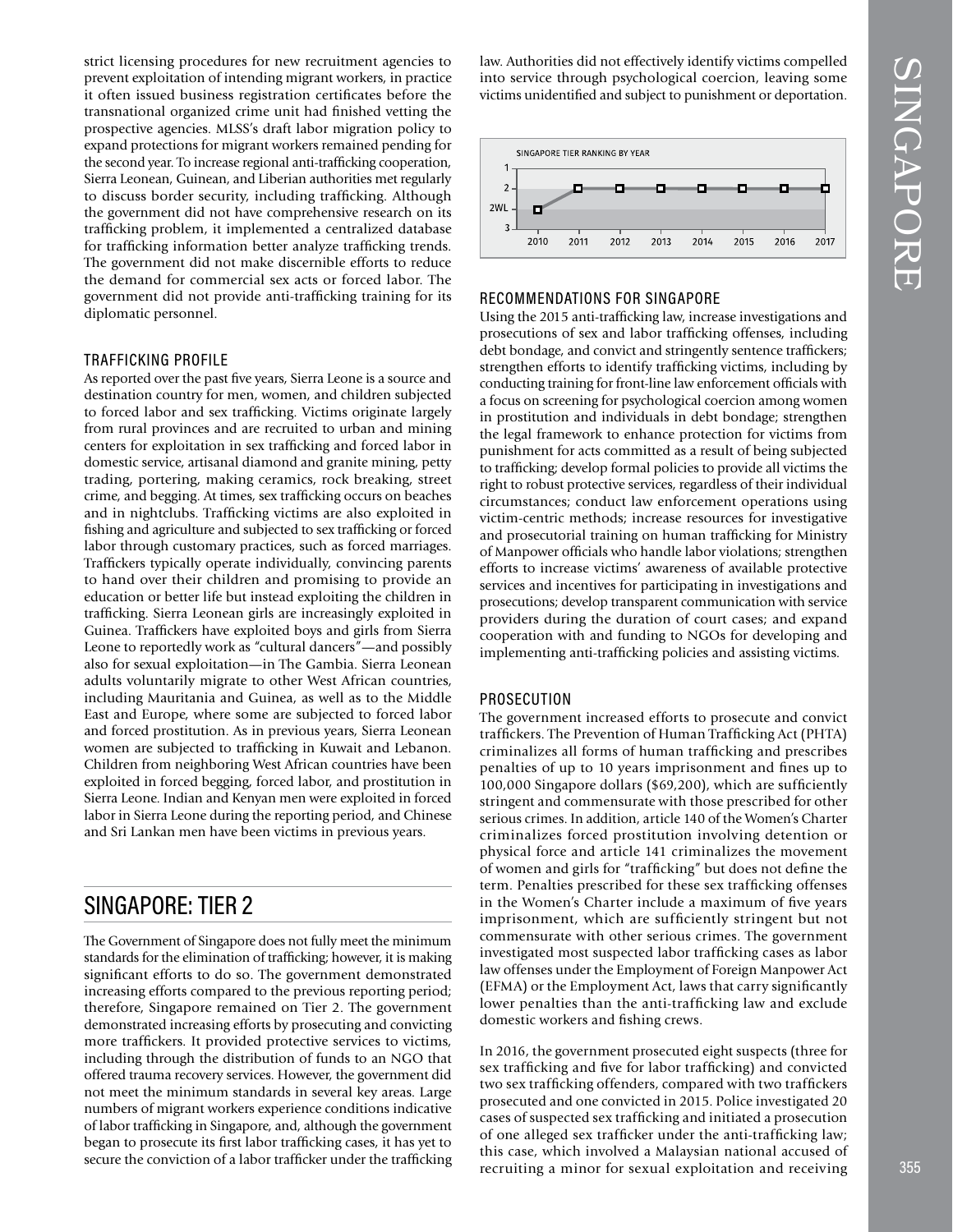payment in connection with the exploitation of a traffcked victim, was ongoing at the end of the reporting period. During the reporting period, the high court upheld a 56 month prison sentence handed down in 2015 for the frst Singaporean to be convicted of organizing child sex tourism. The Ministry of Manpower investigated two potential labor traffcking cases involving four suspects under the anti-traffcking law and 11 potential labor traffcking cases under employment laws. The government initiated prosecutions of fve suspects in three cases of labor traffcking—the frst in Singapore which remained ongoing at the close of the reporting period. In one case, two suspects were alleged to have subjected seven Bangladeshi women to forced labor as performing artists in a nightclub, and the other involved fve victims and one suspect. The government obtained two sex traffcking convictions in cases begun in the previous year, both involving multiple victims; the convicted offenders received sentences of three years and two months imprisonment and four years imprisonment. Two defendants convicted the previous year under the EFMA for starving a domestic worker, forcing her to work excessive hours, and restricting her access to communication in 2013—prior to the passage of the PHTA—received prison sentences in March 2017 of three months and three weeks and a 10,000 Singapore dollars (\$6,920) fne. The prosecutors reported they were in the process of fling an appeal to secure a one year sentence—the maximum sentence available under the EFMA—at the end of the reporting period. The government has not obtained a labor traffcking conviction, nor has it prosecuted any cases of domestic servitude under the traffcking law.

The government organized a two-day conference with international experts to educate prosecutors and law enforcement offcers on traffcking issues, delivered a training session for front-line Ministry of Manpower officers, and funded more than 150 offcials to attend international trainings and conferences in 2016. Despite these efforts, authorities' investigative progress—particularly in cases involving debt bondage or prostitution—was hampered by a lack of awareness among some officials regarding the role of psychological coercion in traffcking cases. The government did not report any investigations, prosecutions, or convictions of government offcials complicit in human traffcking.

### PROTECTION

The government increased protection efforts, but insuffcient communication between the authorities and service provision NGOs continued to hamper victim identifcation and referral processes. Police and labor offcials had standard operating procedures for identifying victims, and the government had a victim referral process among government offcials, civil society organizations, and foreign embassies. The government reported identifying 20 sex traffcking and 13 labor traffcking victims in 2016, compared to seven sex traffcking and seven labor traffcking victims in 2015. The government reported providing services to 22 adult women, including 10 sex traffcking victims and 12 labor traffcking victims. The government did not identify or provide services to any child victims during the year. Several NGOs reported offcials failed to recognize key indicators of traffcking when interviewing potential victims, particularly in cases involving sex or labor exploitation through various forms of psychological coercion or debt bondage, and among migrant workers. NGOs reported authorities' opaque victim identifcation and referral standards sometimes complicated effective use of the government's referral mechanism.

The government allocates funds for anti-traffcking activities in its annual budget, and the PHTA authorizes the social welfare department to provide shelter and counseling services to all victims. The government has administrative discretion to provide a range of additional support measures, customized according to victims' needs, including interpreters, medical services, temporary work permits, and resettlement assistance. However, absent a formal policy mandating the provision of these services to all victims, and due to front-line officers' incomplete understanding of psychological coercion, some victims likely did not beneft from these services. The 2015 traffcking law mandates some additional protections for child victims, including a requirement that their testimony be held via video conference. NGOs reported supplementing certain government-funded victim services deemed insuffcient, such as healthcare.

The government provided partial funding and oversight to 22 shelters serving vulnerable children, four shelters for vulnerable women and their children, and two shelters for male foreign workers. One shelter was designated exclusively for adult female sex traffcking victims and exploited female domestic workers. Authorities permitted freedom of movement outside of the shelter for most residents, but restricted movement for any residents deemed to be under physical threat or in need of psychological care. The government allocated funding for an NGO that provided trauma recovery services for 12 female labor traffcking victims and 10 female sex traffcking victims, 18 of whom were residing in the shelter for female victims. One of the shelters was designated for adult male traffcking victims, although no male traffcking victims were identifed during the year. Other NGO-identifed victims who did not meet the government's referral standards received shelter or services from privately funded NGOs. The government granted 12 victims short-term work permits, available for the duration of their legal processes, under a temporary job scheme.

The government issued a statement of its policy not to punish victims for crimes committed as a direct result of being subjected to traffcking. According to NGOs, police did not always screen for traffcking indicators among women apprehended in law enforcement operations despite a government policy requiring it; the government may have prosecuted and punished unidentifed sex traffcking victims among them for immigration violations or soliciting. The government offered assistance for victims participating in investigations and prosecutions of traffcking offenses. NGOs reported that victims of traffcking were offered pro bono legal assistance to pursue civil court claims for restitution, but that all declined the offer; some purportedly did not wish to fle offcial complaints out of skepticism that they would secure said restitution. Others who incurred signifcant debt burdens as a result of traffcking returned to their home countries instead of seeking redress. As a result, there were no reports of traffcking victims pursuing or receiving restitution through civil claims or criminal court proceedings. NGOs and foreign embassies reported coordination between public and private stakeholders had improved, but the government's lack of detailed feedback regarding ongoing cases remained a problem for some NGOs and interfered with service providers' ability to assist victims. During the reporting period, authorities facilitated the repatriation of eight labor traffcking victims per their request. The government did not provide long-term alternatives to removal to countries where victims may face hardship or retribution.